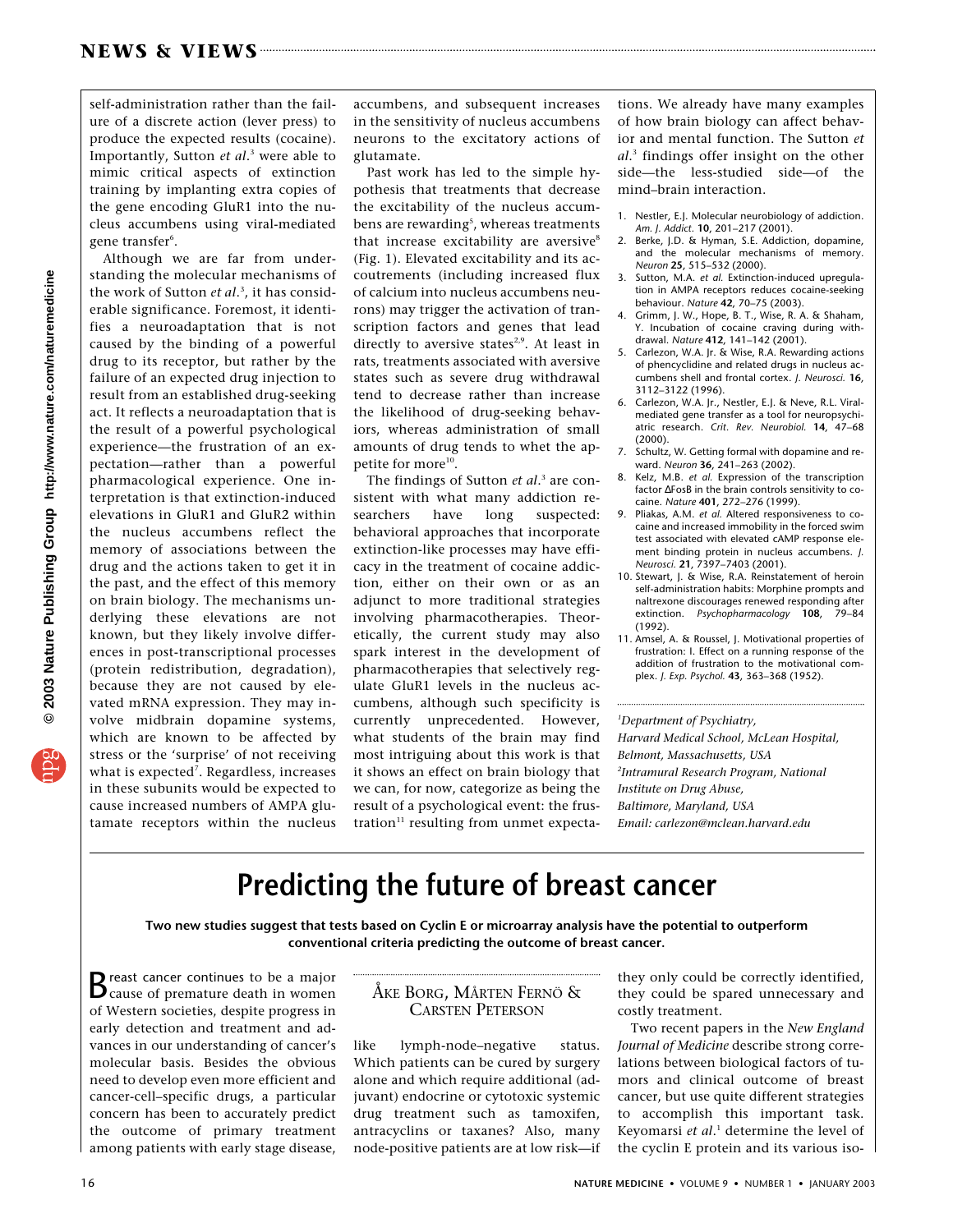## **NEWS & VIEWS**



**Fig. 1** Prognostic performance of microarray and cyclin E analyses. *a*, Tumors with good and poor signatures are compared in lymph-node–negative stage I–II patients (tumor size 50 mm or less). *b*, Low and high total cyclin E levels are compared in stage I patients (lymph-

forms using traditional immunohistochemical assays or western blot analyses of tumor lysates, whereas van de Vijver *et al*. <sup>2</sup> use a global approach and dense DNA microarrays. Van de Vijver *et al*. analyze the transcript level of thousands of genes followed by state-of-theart statistical methods to define gene-expression signatures of low- and high-risk tumors. Both studies take advantage of five- to ten-year-old tumor banks and associated patient data.

Cyclin E is a well-known cell-cycle regulator and key executor of growthpromoting stimuli. Cyclin E is induced in late G1 phase when cells decide whether to undergo DNA replication and subsequent division, or to fall into a dormant G0 phase. Cyclin E, in complex with its kinase partner CDK2, phosphorylates the retinoblastoma protein, thereby releasing transcription factors essential for programmed DNA synthesis, and is targeted by tumor-suppressor proteins such as p53, p21 and p27. Notably, Keyomarsi *et al*. refine the designation of high and low cyclin E levels by allowing detection of both full-length and low-molecular-weight isoforms of the protein, using gel electrophoresis and antibodies against carboxy-terminal epitopes retained in the smaller cyclin E isoforms or cleavage products. The authors report a very strong and independent correlation of cyclin E levels with survival in both node-negative and node-positive breast cancer. This correlation is most remarkable in their set of stage I (node-negative and size 20 mm or less) tumors, where none of 102 cyclin-E–negative,

but all 12 cyclin-E–positive, cases died within five years of diagnosis (Fig. 1). Unfortunately, some standard prognostic factors were not used in the analysis. These include histological grade and markers of cell proliferation (Ki-67, TLI and S-phase fraction) or invasion (urokinase plasminogen activator).

The current work by van de Vijver *et* al. extends their recent study<sup>3</sup> of 78 young (<55 years) node-negative patients, selected to include both cases with early recurrence and cases with long, disease-free survival. The authors identified a set of 70 differentially expressed genes, which optimally predicted clinical outcome (Fig. 1). In their current extended study of 295 consecutive, young (<53 years), stage I–II breast cancer patients, the authors included both node-negative and node-positive cases. They used the predefined set of 70 marker genes to classify tumors according to a good- or poor-prognosis signature—and then analyzed patient outcome. Patients whose tumors had a good-prognosis signature were largely free of recurrence at the ten-year followup (85%) compared with patients whose tumors fell in the poor-prognosis category (50%).

The poor-prognosis signature also strongly correlated with high histological grade and negative estrogen receptor (ER) status. Nonetheless, the gene-expression signature outperformed both the NIH consensus and the St. Gallen criteria for high-risk breast cancer, which rely on more-traditional indicators.

Importantly, the prognosis signatures of van de Vijver *et al*. performed equally well in node-negative and node-positive patients. This indicates that the processes of dissemination of cancer cells by means of blood and lymph vessels are different; the former is dependent on critical genetic alterations that are early events in some tumors, whereas the latter is a passive process reflecting the chronologic status of the tumor<sup>4</sup>.

How do these two studies compare with each other? Could the analysis of a single factor using traditional western blot technique outweigh a state-of-theart holistic gene expression profiling approach and sophisticated statistical efforts? The answer must await confirmatory studies and analysis of the same set of tumors with both assays. However, the Keyomarsi *et al*. study casts light on the significance of taking post-translational protein modifications into account when evaluating the role of key cellular regulators, information that will not be available from transcript signatures.

Cyclin E expression is tightly connected to cell proliferation and its prognostic value may to a certain extent mirror the general adverse effects of fast-growing tumors. Moreover, the low-molecular-weight cyclin E isoforms can be surrogate markers of related cellular processes, reflecting upstream gene alterations such as protease activation<sup>s</sup> or loss of ubiquitin ligation<sup>6</sup>. More directly, high cyclin E levels, especially of the constitutively expressed isoforms, may cause chromosomal instability<sup>7</sup> and polyploidization by endoreplication<sup>8</sup>.

Interestingly, 1 of the 70 classifiers used in the van de Vijver paper is the cyclin E2 gene, which has a pattern of expression and function that is both distinct and redundant to cyclin E(1) (ref. 9). The microarray used in the previous study by the same group<sup>3</sup> contains a cyclin E1 clone, but its signal did not pass the tests used for measurement and was hence not part of their analysis yielding the 70 classifying genes.

A major concern in retrospective studies such as these is whether the analysis reveals true prognostic factors or a combination of factors related to the adjuvant treatment. How appropriate are these new factors in a prospective setting and for the individual patient faced with diagnosis? Both studies fall somewhat short for these reallife questions as they are based on